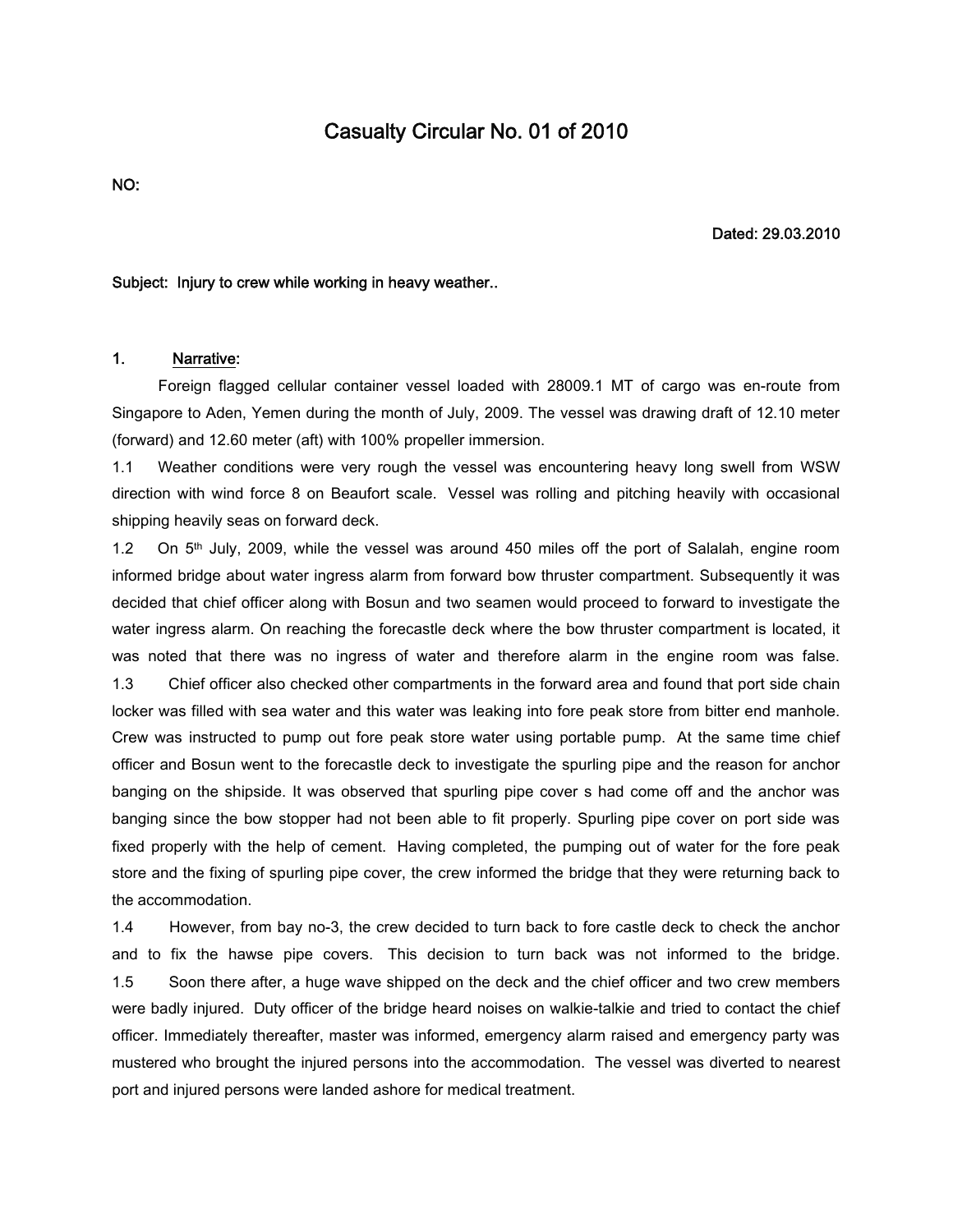#### 2. **Observations**:

2.1 The vessel's course was altered to 20 Stbd to prevent heavy swell from port bow prior to dispatch of crew to forward. The crew went forward from the Stbd side which was the lee side. 2.2 After the work was completed and on receiving information from the crew that they were returning to the accommodation, the master left the bridge and went down to check the conditions of a trg. GS who was suffering from severe stomach pain and vomiting.

2.3 The decision of the chief officer to turn back to go to the forecastle deck to attend to the anchor and the hawse pipe was not communicated to the bridge. The vessel being an fully loaded container vessel, it would not have been possible for the duty officer to site crew members from the bridge.

## **3. Work procedure and maintenance**

Following internal technical failures were observed which were due to poor onboard maintenance contributing to incident.

- The chain locker could not be pumped out in time of emergency.
- Portable pumps were used to pump out fore peak store.
- The sounding of port chain locker could not be taken as the sounding pipe was choked.
- The port chain locker leaked to forepeak store from bitter end manhole.
- Port anchor chain bow stopper did not rest properly to make firm grip on chain in secured position and resulted in anchor banging to hull of ship.
- Improper securing of port chain locker spurling pipe and not re-ensuring water tightness of same before entering Arabian Sea in SW monsoon season which resulted in water ingress.

# **4. Conclusion**:

4.1 Risk assessment was not carried out for this critical operation and full impact of situation emerged crew only on reaching fore peak store.

4.2 Heavy weather precautions were not taken for SW monsoon prior to entering Arabian Sea and prior sending crew on forecastle deck on the day of incident.

4.3 Considering the nature of work and the work being performed in rough weather with potential for hazards due to seas shipping on deck and rolling pitching of vessel, alteration of the course was not adequate.

4.4 The shipboard management did not ensure the heavy weather safety precautions like rigging of safety lines on exposed decks, ensuring water tightness of spurling pipes prior entering Arabian Sea.

4.5 The course of the vessel was not altered to avoid heavy seas shipping on deck while the injured crew were being brought back to the accommodation.